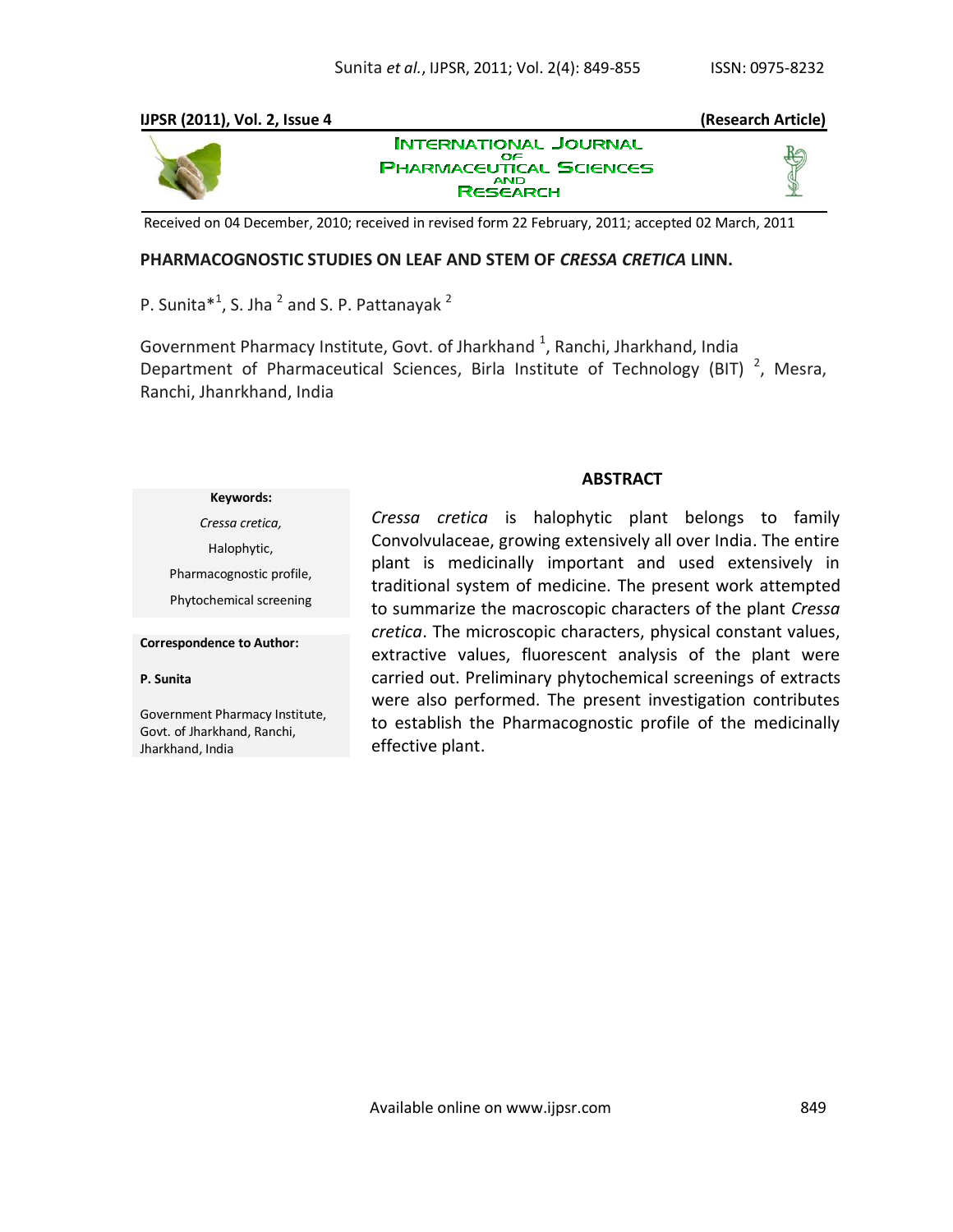**INTRODUCTION:** *Cressa cretica* L. belonging to the family Convolvulaceae, is perennial plant with a life cycle that continues in the summer period when the salt marsh area drains. *C. cretica* is a thermocosmopolitan halophilous species. *C. cretica* usually grows in sandy or muddy saline habitats along the sea coast along with the species *Suaedamaritima*, *Salicorniaeuropaea*, *Salsola soda*, *Limoniumvulgare* subsp. Serotinum and *Crypsisaculeate* <sup>1, 2, 3, 4, 5</sup>. Commonly the plant is known as 'Rudranti' in Hindi, 'Rudravanti' in Bengali and 'Dahna' in Oriya  $6, 7, 8, 9$ . The entire plant is medicinally important and is used extensively in traditional medicines.

It is reported to be antibilious, antitubercular and expectorant  $10$ ,  $11$ . The plant is used as antihelmintic, stomachic, tonic and aphrodisiac purposes, enriches the blood and is useful in constipation, leprosy, asthma, urinary discharges, leprosy and constipation, and as an appetizer  $^{12}$ . The plant is traditionally used in Bahrain as expectorant and antibilious agent  $^{11}$ . Dry leaves of *C*. *cretica* crushed with sugar are used as emetic in Sudan  $^{13}$ . The present investigation deals with studies on some important pharmacognostic profiles of the leaves and stem, which can helpful in authenticating the plant material.

# **MATERIALS AND METHODS:**

**Plant Material:** *Cressa cretica* was collected from Nalban island of Chilika lake, Orissa and was identified by Dr. H. O. Brahmam, Department of Natural products, Institute of Mineral and Material Technology (formerly Regional Research Laboratory), Bhubaneswar, which was latter on confirmed from Botanical Survey of India, Howrah, West Bengal, India (CNH/I-I/32/2010/Tech. II/237). A voucher specimen has been kept in our laboratory for future reference. One set of the voucher specimen has been preserved in Department of Pharmaceutical Sciences, Birla Institute of Technology, Mesra. The leaves were

powdered and passed through 40 mesh and stored in an airtight container for further use.

**General Morphology of the Plant:** *Cressa cretica* is a cushion chemaephyte excretive halophyte, an erect dwarf shrub upto 38 cm in height. Roots horizontal geminate, with lateral branches leading upward to produce above-ground parts. Perennial subshrub or herb, usually much-branched. Stems at first erect and then becoming decumbent, apparently short-lived, grey appressed pilose to sericeous. Young stems herbaceous, more or less cylindrical to oval in shape and slightly swollen at nodes. Stem at young tips more or less rectangular with deep green colour, odour remarkable, taste unpleasant and sour.

Leaves on main branches are often larger than those on branchlets, the blade 1- 12mm long, lanceolate, ovate or elliptic to scale-like, sessile or shortly petiolate. Flowers solitary, axillary, 5- 8mm long, sessile or on short peduncles, bracteate, in spicate to head-like clusters at tips of branchlets, bracteoles unequal in length. Sepals ovate to obovate, imbricate. Corolla salver form, the limb 5 lobed, the lobes mostly ovate, imbricate, spreading to reflexed. Stamens exserted; filaments filiform; styles exserted. Ovary 2-locular, 4-ovulate; styles 2, distinct to the base; stigmas capitate. Fruit capsular, ovoid, unilocular, 2-4-valved, usually 1 seeded. Seeds 3- 4mm long, glabrous and smooth and shining to reticulate, dark brown <sup>6, 7, 8</sup>.

**Microscopic Characters:** The species was collected from the marshy saline soil of Nalban Island of Chilika Lake of Orissa in the month of March. During collection care was taken to select healthy plants with normal organs. The required samples of different organs were cut and removed from the plant and fixed in FAA (formalin-5ml + Acetic acid-5ml + 70 percent ethyl alcohol 90ml). After 24hrs of fixation, the specimens were dehydrated with graded series of tertiary butyl alcohol (TBA) as per schedule given by Sass  $14$ . Infiltration of the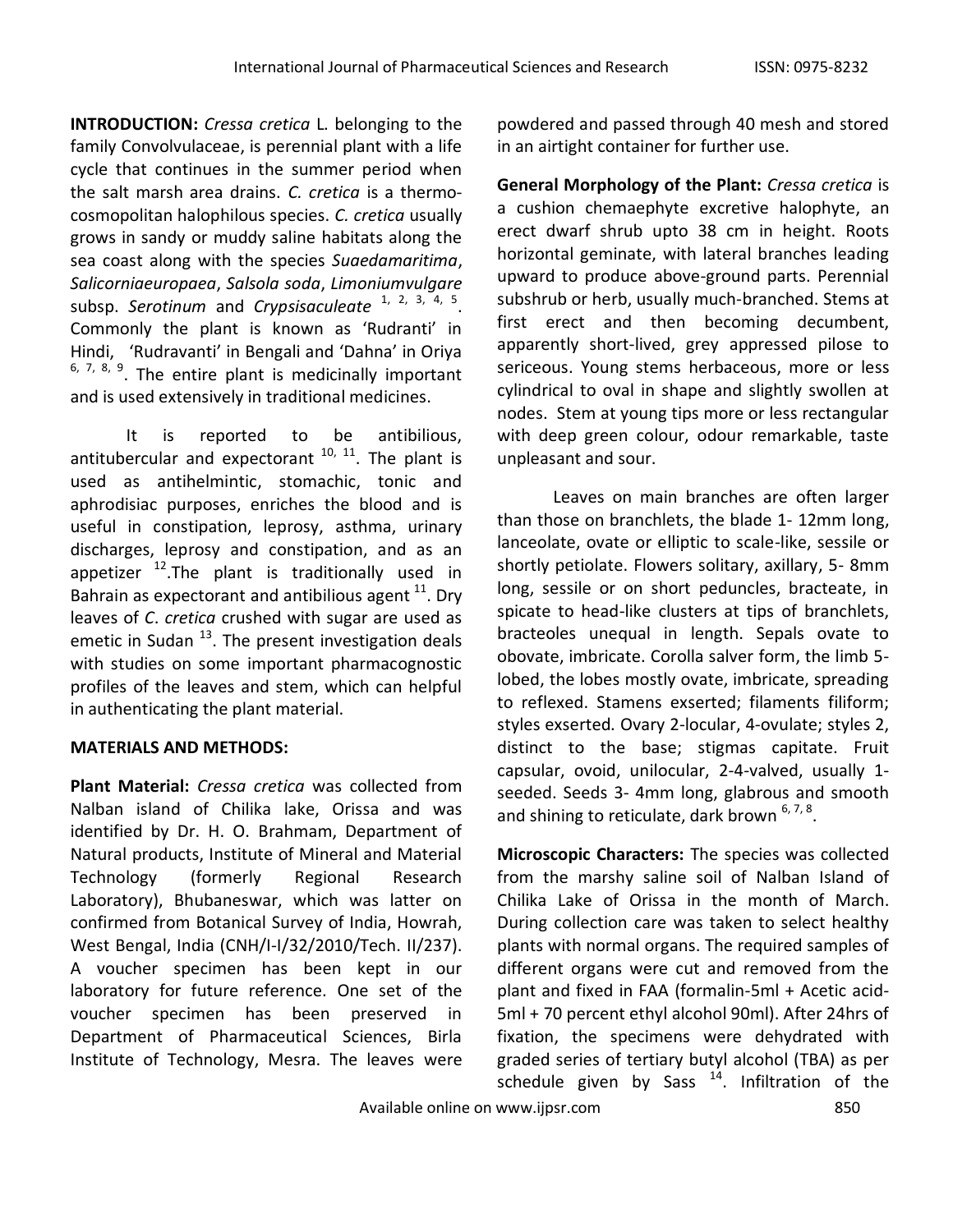specimen was carried out by gradual addition of paraffin wax (melting point 58-60°C) until TBA solution attained super saturation. The specimens were cast into paraffin blocks. Mid rib portion of leaf was taken and cut about 10-12 µm and Stained with Safranin for 2-3 minutes. Then, mounted in a micro slide with Glycerin water and visualized under compound microscope. Color reactions to chemical reagents and their location in which they are present in the plant are determined  $^{15, 16, 17}$ .

**Determination of Leaf Constants:** As a part of quantitative microscopy stomatal number and stomatal index of the leaves was determined by usual techniques  $18$ , the observations were recorded, result was calculated and reported.

**Physico-chemical Evaluations:** Physico-chemical parameters such as the total ash, acid insoluble ash, acid soluble ash, water insoluble ash, water soluble ash were determined as per reported methods<sup>19</sup>. Considering the diversity of chemical nature and properties of contents of drugs, seven different solvents were used for determination of extractive values as per reported methods <sup>19</sup>. All determinations were performed in triplicate and the results are presented as mean ± standard error of mean (SEM).

**Preparation of Extracts:** The fresh aerial parts were dried under shade, powdered and pass through 40 mesh sieve and stored in closed containers for further use. The powder was extracted with different solvents ranging from non-polar to polar solvents. About 500g of the crude drug powder was subjected for extraction (Soxhlet extraction) in round bottom flask, first with hexane for 18-20 hours. The extract was concentrated under reduced pressure at 50-60°C. The dried marc of *C.cretica were* once again subjected to successive extraction with different solvents viz, ethyl acetate, and methanol respectively.

**Phytochemical screening:** The dried and powdered leaf was subjected to preliminary phytochemical screening for qualitative detection of phytoconstituents. The concentrated extracts were evaporated about to dryness and the extracts obtained with each solvent were subjected to various qualitative phytochemical tests for the identification of chemical constituents present in the plant material <sup>20, 21</sup>.

**Fluorescence analysis:**The colour changes of the powdered seeds with respect to different chemical reagents on the basis of different chemical constituents was observed in day and ultraviolet light (UV 254nm and 366nm) as per methods described by Chase and Pratt 1949 and Kokoski *et*  al., 1958 <sup>22, 23, 24</sup>.

**RESULTS AND DISCUSSION:** The following characters are found in plant:

**Trichomes** are of two types;

# **A. Non-glandular Types:**

- a) Long unicellular with highly thickened pointed ends.
- b) Multicellular- with a unicellular roundish base. Hairs short cell somewhat larger and elliptical with a little thickening. Some cells at the middle collapsed (with contracted cytoplasmic content). Base multicellular, non-bulbous.

**B. Glandular Types:** Stalk small, 2-3 cells long - with a round topped 2-seriate apex. The leaf has undulate epidermal layers, thin lamina and less distinct midrib. The mesophyll tissue is differentiated into slightly wider adaxial zone of palisade cells, narrow abaxial palisade zone and spongy parenchyma in between.

**Stomata**: Large numbers of paracytic as well as anomocytic types of stomatas are present on both the surfaces. The physical constants of leaf are represented in **Table 1**.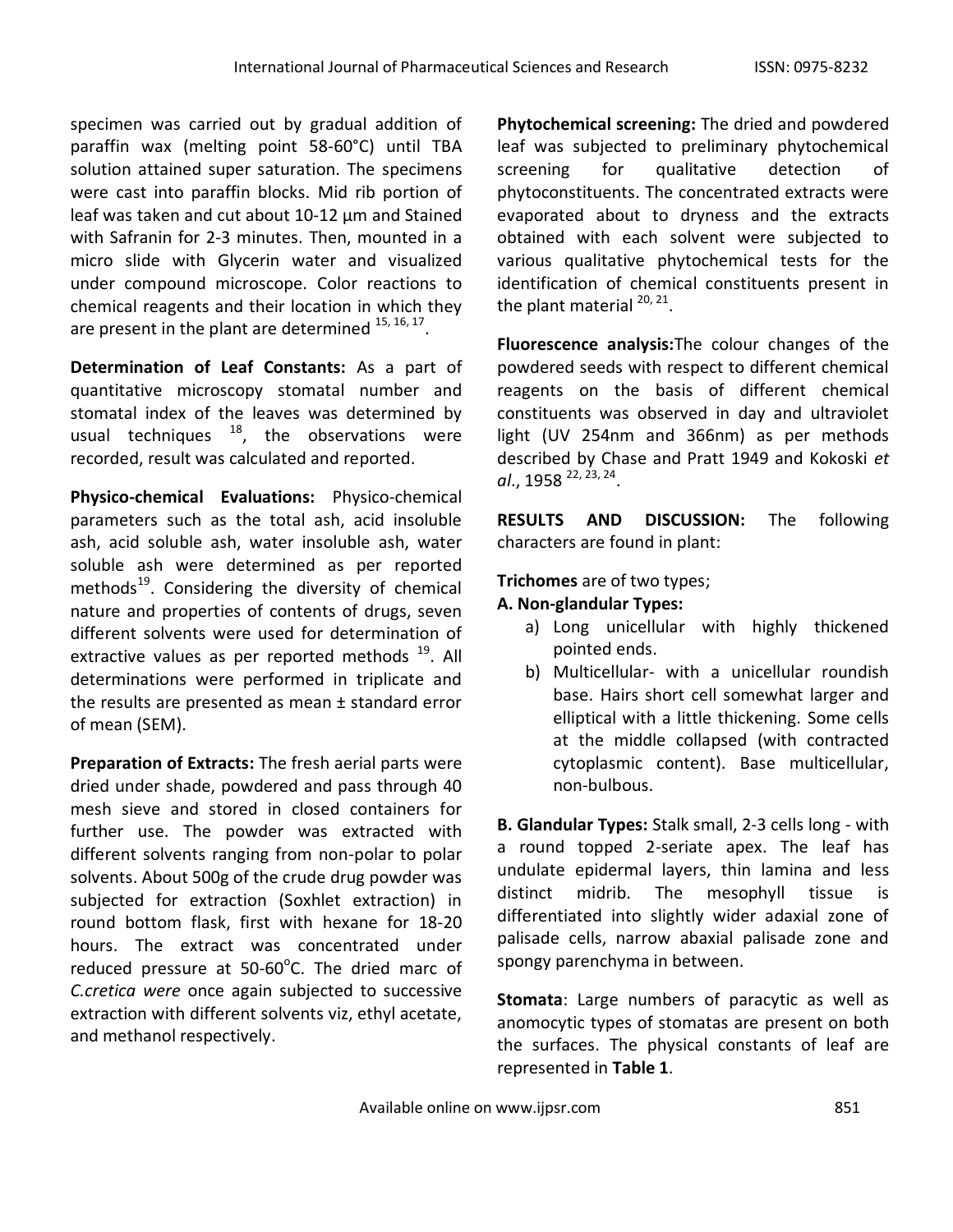**TABLE 1: PRELIMINARY EVALUATION OF LEAF CONSTANTS OF** *C. CRETICA.*

| <b>Parameters</b>                   | Leaf constants |
|-------------------------------------|----------------|
| Stomatal index of lower surface     | $8.3 + 2$      |
| Stomatal index of upper surface     | $6.69 + 2$     |
| Mean palisade ratio (upper surface) | $4.4 + 1$      |
| Mean palisade ratio (lower surface) | $7.2 + 1$      |
| Vein islet number(upper surface)    | $16+2$         |
| Vein islet number(lower surface)    | $19+2$         |

One or two roundish somewhat thickened cells are situated at the apex of the tracheids. Thickness of the lamina is 4.6-8.8µm*.* Both the surfaces of the lamina are entire, without any outgrowth except the epidermal hairs, mostly provided with cystoliths having calcium carbonate. Internally, ground tissue forming the mesophyll is differentiated into palisade and airenchyma cells. Palisade cells are columnar, chlorophyllous, arranged in a single row with many intercellular spaces. Airenchyma cells are roundish, loosely arranged in 3-5 rows, round to sub-elliptical chloroplast grains of both the types of cells.

Single layered starch sheath consisting of irregular shaped cells occurs at the innermost cortical layer, only at the abaxial side of the vascular bundle. The phloem consists of sieve tube, companion cells and some narrower cells with a brownish content. Phloem-ray cells are isodiametric, somewhat roundish in appearance, having tangential breadth. The cambial zone is irregular and not well defined.

**Stem:** Transverse and longitudinal sections of young stem revealing compact cork cells, ranging from 3-5 layers, more or less rectangular, interrupted frequently by large oval cells with dense gummy contents, glands containing some coloured substance in the epidermis also; alternate patches of smaller loose chlorenchymatous and

larger collenchymatous tissues, the latter being in the form of large bands, radially 6-12 layers, cells*.*  These layers followed by 8-12 layers of cortical parenchyma, smaller near the vascular bundles, oval to round, and thin walled, endodermis in conspicuous. Vascular bundles are large. Pith large containing parenchymatous cells.

The phloem consists of sieve tube, companion cells and some narrower cells with a brownish content. Phloem-ray cells are isodiametric, somewhat roundish in appearance, having tangential breadth of 2.1-6.3µmand radial breadth of 3.5-8.3µm*,* respectively. The cambial zone is irregular and not well defined.

The xylem arch consists of about 18-23.5 radial rows of tracheary elements. Pores are circular in outline; mean number 2-7 in each radial row. Chloroplast grains are distributed all through the lamina. The microhistochemical investigations obtained by treatment with chemical reagents and the location in which the chemical constituents are present mentioned in **Table 2**.

**Microscopical Examination of Powder**: Powder of the crude material was pale green colored, coarse, and free flowing it was unpleasant in taste.The dried leaf powder, boiled in saturated solution of chloral hydrate reveals;

- 1. Some isolated epidermal cells in surface view, irregular in outline,
- 2. Stomata of paracytic type and anomocytic type;
- 3. Parenchyma cells with crystals;
- 4. Spirally thickened vessel members and tracheids; members short with horizontal end wall and simple perforation plate, length
- 5. Round to ellipsoidal chloroplasts in parenchyma cells;
- 6. Long, narrow, pitted fibres with pointed ends;
- 7. Glandular as well as nonglandular trichomes;
- 8. Columnar palisade cells.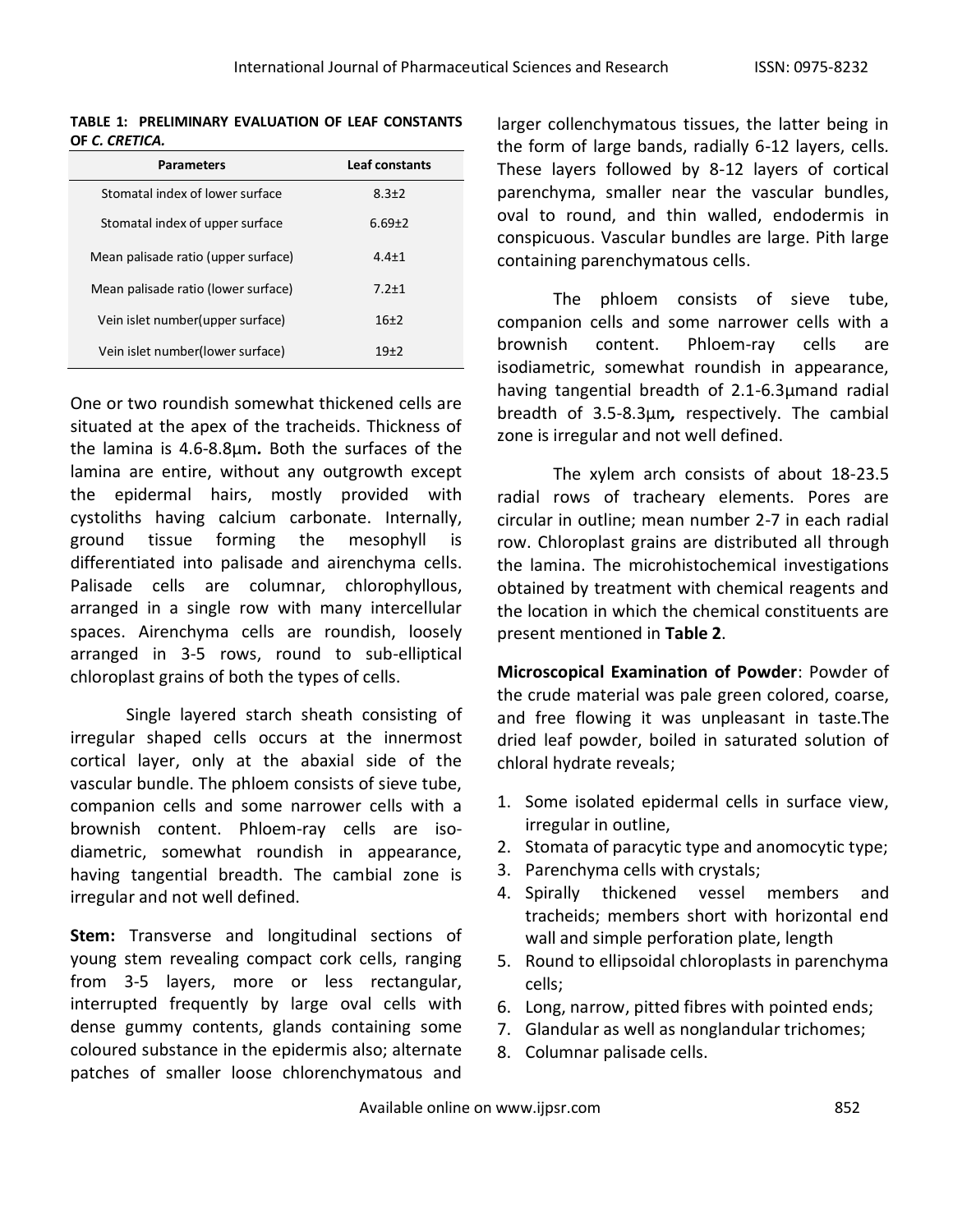| <b>Test for</b>                                       | Reagent                                                             | <b>Result</b>   | Location                                                                            |
|-------------------------------------------------------|---------------------------------------------------------------------|-----------------|-------------------------------------------------------------------------------------|
|                                                       | Phloroglucinol-HCl(Saturated                                        | $+$             | Xylem portion                                                                       |
| Lignin                                                | Solution in 18% HCl, Aniline sulphate with<br><b>H2SO4</b>          | $\ddot{}$       | Xylem and outer periphery                                                           |
|                                                       | Chlor-Zinc-Iodine solution                                          | $\ddot{}$       | Xylem and periphery                                                                 |
| Cellulose                                             | Chlor-Zinc-Iodine solution                                          | $^{+}$          | All parenchyma cells                                                                |
| Suberin                                               | Sudan III                                                           | $\ddot{}$       | Some of the trichomes                                                               |
| Gummy deposits                                        | Disappeared by hot water                                            | $\ddot{}$       | Epidermal cells.                                                                    |
| <b>Fixed oils and Fats</b>                            | Sudan III<br>$\ddot{}$                                              |                 | Parenchyma cells and epidermal cells.                                               |
| Saturated aqueous solution of copper acetate<br>Resin |                                                                     |                 |                                                                                     |
| Ferric chloride<br>Tannin                             |                                                                     | $\ddot{}$       | Here and there in midrib.                                                           |
| Starch                                                | Weak Iodine Solution                                                | $\ddot{}$       | Cortex                                                                              |
| Protein                                               | Lugols solution                                                     | $\ddot{}$       | Vascular cells, guard cells.                                                        |
|                                                       | Millons reagent                                                     | $\ddot{}$       | Xylem parenchyma and hypodermal cells.                                              |
| Calcium oxalate                                       | Acetic acid and caustic alkali HCl.                                 | $\ddot{}$       | Parenchyma cells.                                                                   |
|                                                       | Mayers reagent                                                      |                 | Leaf cells.                                                                         |
| Alkaloids                                             | Wagner's reagent                                                    |                 | Leaf cells, epidermal cells.                                                        |
|                                                       | Dragondroffs reagent                                                |                 | Leaf cells, epidermal cells.                                                        |
| Sugar                                                 | Saturated solution of CuSO4.aqueous solution<br>KOH solution (1: 1) | $\ddot{}$       | Subepidermal cells, especially the<br>intercellular spaces, positive cortical cells |
|                                                       | Fehling's solution                                                  | Weakly positive | Peripheral and cortical cells                                                       |

### **TABLE 2: MICROHISTOCHEMICAL TESTS OF** *C. CRETICA*

The physicochemical characters are like ash values showed the inorganic silicates, carbonates, phosphates present in the aerial parts of *Cressa cretica* and acid insoluble ash values, and water soluble ash shows the inorganic elements that were soluble in acid and water respectively. Sulphated ash was found out and this is useful to find out free metals present in the drug with sulphate form. The high percentage of water insoluble residue in the ash of *C*. *cretica* was evaluated and the results are depicted in **table 3**.

### **TABLE 3: ASH VALUES**

| Ash values        | Values (in % w/w) |
|-------------------|-------------------|
| Total ash         | 5.23              |
| Water soluble ash | 0.87              |
| Acid soluble ash  | 1.24              |
| Sulphated ash     | 312               |

The extractive values were assessed and represented in **table 4**.

### **TABLE 4: EXTRACTIVE VALUES**

| Solvent       | <b>Extractive Values (in %w/w)</b> |
|---------------|------------------------------------|
| Hexane        | 3.390                              |
| Ethyl acetate | 8.621                              |
| Methanol      | 4.440                              |

The Preliminary phytochemical screening shows the presence the phytoconstituents like carbohydrates, flavonoids, phytosterols, terpenes, tannins, glycosides, fixed oil and sugars. The fluorescence analysis also represented the behavioral changes of the powder leaf, extracts with different chemical reagents in different wavelengths in UV, which can be the identifying character of the plant *C*. *cretica.* The fluorescence characteristics of the powder when treated with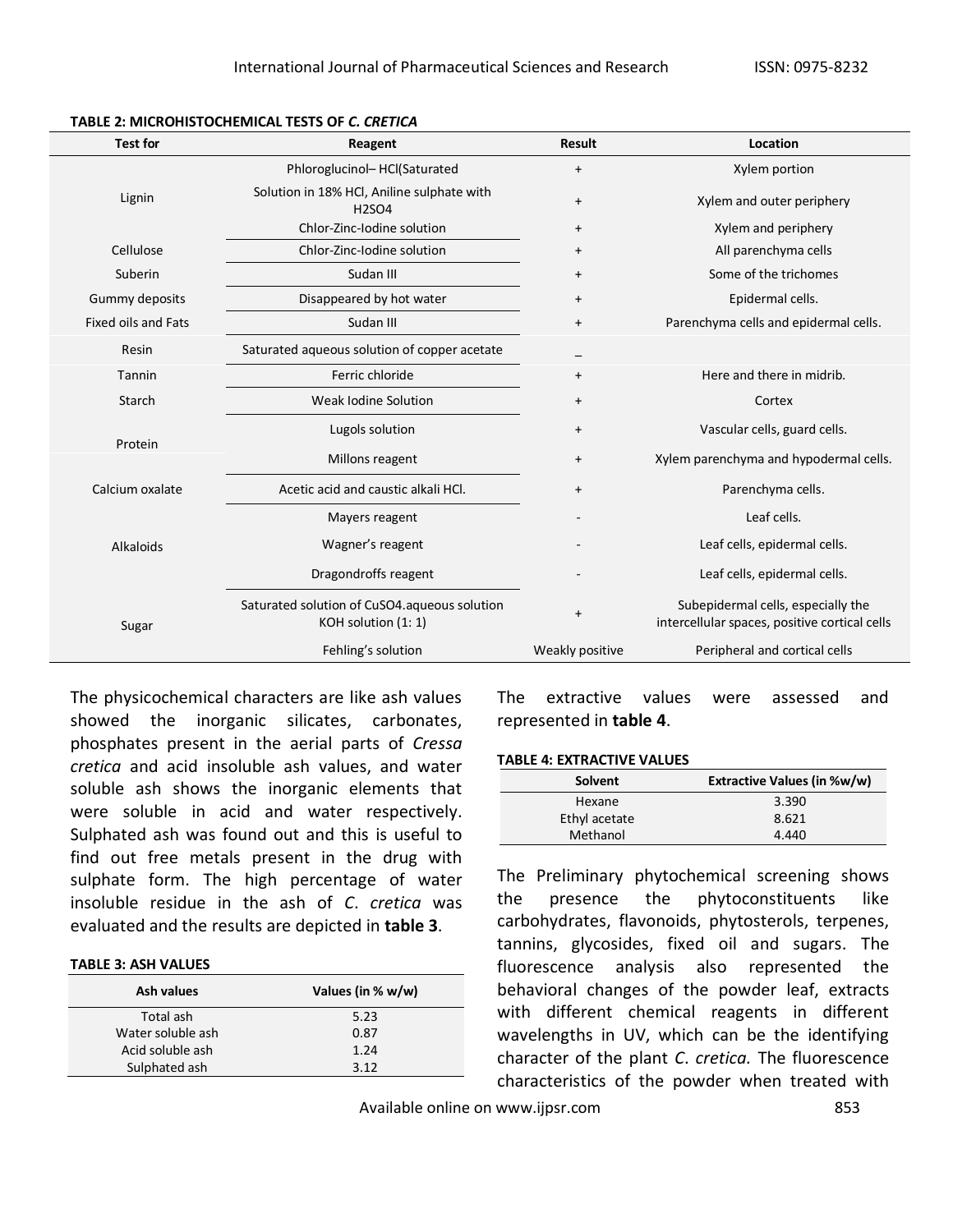various chemical reagents have been extensively studied in different wavelengths (265nm and 354nm), which sets a standard parameter for

authentication. The results are shown in **Tables 5(a) and 5(b)**.

|  | TABLE 5(A): FLUORESCENT STUDIES OF POWDER OF C. CRETICA |
|--|---------------------------------------------------------|
|--|---------------------------------------------------------|

| S. no.-        |                                              | Day light         | <b>UV 254</b>           | <b>UV 366</b>      |
|----------------|----------------------------------------------|-------------------|-------------------------|--------------------|
| 1              | Powder (P) as such                           | Green             | Fluorescent green       | Fluorescent green  |
| $\overline{2}$ | P+ nitrocellulose in amyl acetate            | Green             | Fluorescent green       | Fluorescent yellow |
| 3              | P+1N NaOH in water                           | Fluorescent green | Dark Fluorescent green  | Fluorescent green  |
| 4              | P+ 1N NaOH in nitrocellulose in amyl acetate | Fluorescent green | Fluorescent green       | Fluorescent yellow |
| 5              | $P + 1N$ HCl                                 | Light green       | Light fluorescent       | Brown              |
| 6.             | P+1NHCl+nitrocellulose in amyl acetate       | Reddish green     | Cremy fluorescent       | Fluorescent green  |
| 7              | P+ 1N NaOH in methanol                       | Fluorescent green | Fluorescent green       | Fluorescent yellow |
| 8              | P+ 50% KOH                                   | Light green       | Dark Fluorescent green  | Fluorescent yellow |
| 9              | P+ 50% $H_2SO_4$                             | Fluorescent green | Light Fluorescent green | Fluorescent yellow |
| 10             | $P + 50\%$ HNO <sub>3</sub>                  | Light green       | Fluorescent green       | Dark brown         |
| 11             | $P$ + concentration $HNO3$                   | Reddish green     | Fluorescent green       | Fluorescent yellow |
| 12             | $P +$ acetic acid                            | Light green       | Fluorescent yellow      | Green              |
| 13             | $P + I_2$ water                              | Light green       | Fluorescent yellow      | Yellow             |

## **TABLE 5 (B): BEHAVIOR OF** *CRESSA CRETICA* **POWDER WITH DIFFERENT CHEMICAL REAGENTS**

| <b>Treatment</b>                     | <b>Observations (Color)</b> |
|--------------------------------------|-----------------------------|
| Powder as such                       | Dull green                  |
| Powder + Acetic acid                 | Green                       |
| Powder + Conc H $_2$ SO <sub>4</sub> | Yellow                      |
| Powder + Conc $HNO3$                 | Brown                       |
| Powder + Fecl <sub>3</sub>           | Green                       |
| Powder + Ag. NaOH                    | Yellowish green             |
| Powder + Conc HCL                    | Dark green                  |
| Powder + Picric acid                 | Yellowish green             |

**CONCLUSION:** In conclusion, the present study on pharmacognostical characters of *Cressa cretica* may be useful to supplement information in regard to its identification and can be an authenticate parameter of standardization.

## **REFERENCES:**

- 1. House HD: Studies in the North American Convolvulaceae-1. Bulletin of Torrey Botanical Club 1906; 33:313-318.
- 2. Rydberg PA: Studies on the Rocky Mountain flora 29. Bulletin of Torrey Botanical Club 1913; 40:461-485.
- 3. Choisy JD:Convolvulaceae. In: De Candolle A, Prodromus publishers: 1845.
- 4. Verdcourt B: Convolvulaceae. Flora of Tropical East Africa. London: Crown Agents for Oversea Governments and Administrations 1963.
- 5. O'Donell CA: Convolvula´ceasargentinas. Lilloa publishers 1959.
- 6. Ganeshaiah KN, Vasudeva R and Uma Shaanker R: In search of Sanjeevani. Current Science 2009; 97: 448-449.
- 7. Saxena HO and Brahmam M: The Flora of Orissa. Bhubaneswa Capital Business services and consultancy 1995.
- 8. Warrier PK, Nambier VP and Ramankutty C: Indian medicinal plants a compendium of 500 species. CSIR publishers 1990.
- 9. Prajapati ND, Purohit SS, Sharma AK and Kumar T: A handbook of medicinal plants, a complete source book. Agrobio Eastern Book Corporation 2004.

Available online on www.ijpsr.com  $854$